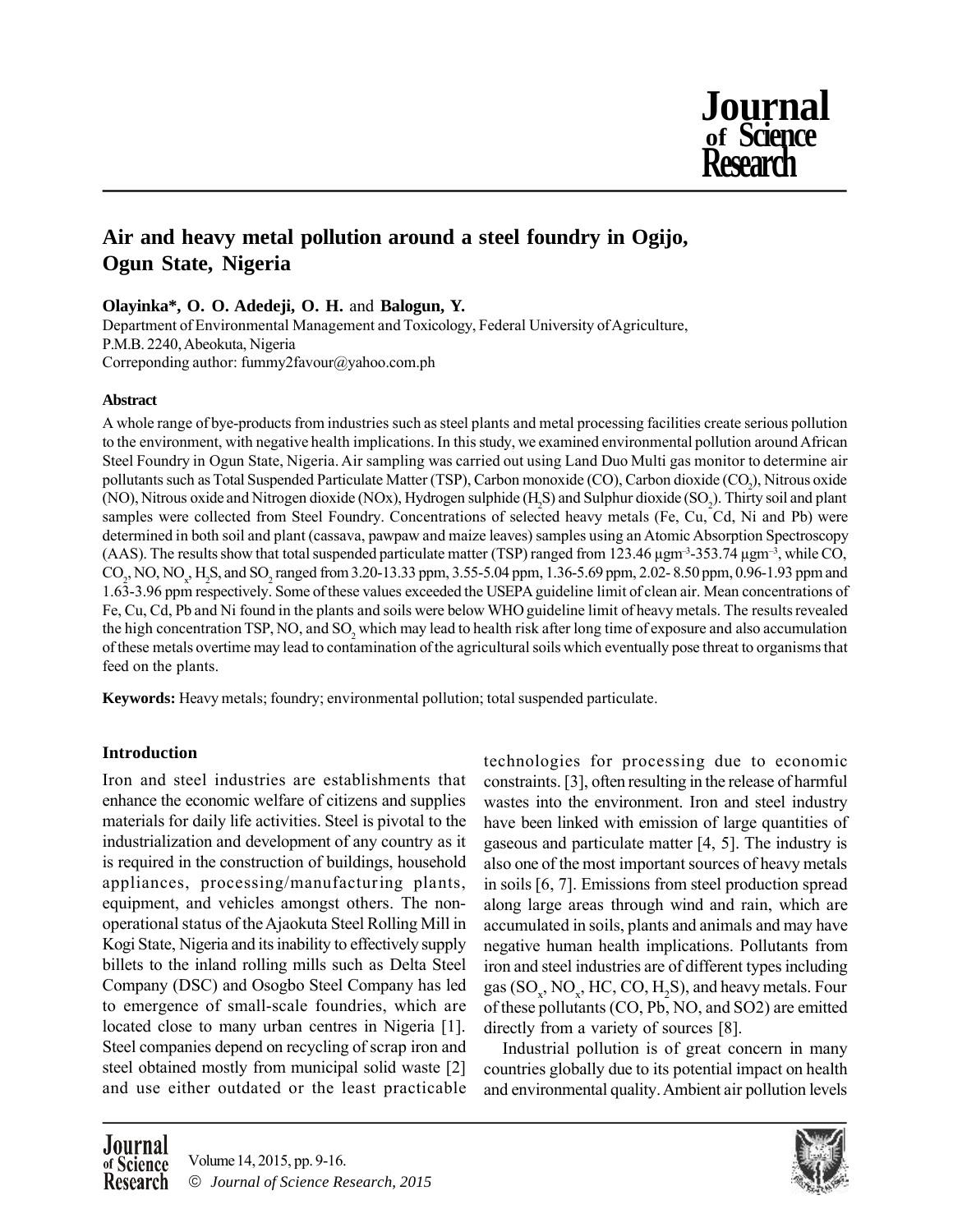in industrial areas of Asia, Latin America and Africa now rival and often exceed the levels experienced in developed countries [9]. Major processes in the production of finished steel include coke production, sinter production, iron making, steel making, alloying, casting, shaping, and finishing. Typically, steel is made by blowing oxygen into a blend of molten iron and scrap steel in a basic oxygen process furnace (BOF). The pollutants are hazardous because they could have adverse effects on the health of organisms, or biotic and abiotic components of the environment, or a reduction in air visibility [10]. Most of the hazardous air pollutants (HAPS) generated in BOF are heavy metals, which include iron, cadmium, chromium, lead, manganese, and nickel. Pollution prevention technologies for the reduction of heavy metals at the BOF are almost nonexistent in small-scale steel industries in Nigeria. Factors affecting HAPs emissions from the BOF include the degree of oxidation of the molten steel and the amount of time required to process the melting. Iron oxide emissions increase with the amount of time the hot metal is exposed to air and agitated by the heating process or during transfer [11]. HAPS, are also called toxic air pollutants or air toxics has been reported to be related to the prevalence of cancer or other serious health effects, including reproductive or birth defects. Several epidemiological assessments suggest that impacts on public health may be considerable [12, 13, 14]. In addition to air and water pollution, metallurgical processes can quite often pollute soil indirectly near the process itself or at the area used either for the storage of raw materials or disposal of produced waste [15].

The types of pollution from metallurgical processes depend on the nature of operation conducted in a given location and their duration [15]. Studies have reported pollution and emission from steel industries during production process [16, 17,] or the influence of created waste and of harmful substances they contain on the environment [18, 19]. For instance, during the melting of steel scrap in a furnace, heavy metals and other unwanted inorganic and organic constituents participate in a very complex reaction process involving pyrolysis and pyrosinthesis that result in the production of an array of compounds. These potentially very dangerous pollutants are then emitted into the environment as gases and particulate matter from electric arc furnace [15]. Toxic heavy metals in air, soil and plant materials are a growing problem around steel processing industries such as the African Steel Mill Foundries, Ogijo, Ogun State, Nigeria. Residents of Ajose in the immediate surroundings of the foundry have complained of heavy black smoke emanating from the factory especially at night during production process. The black smokes are released into the air through the chimney and are deposited on nearby soil and plants. Confirmed cases of ill health including respiratory, lung diseases and even deaths of some of the residents due to these emissions have been reported. (Personal observation).

#### **Materials and methods**

#### *Study area*

African Steel Mill Foundries is located on Latitude 6 <sup>0</sup>42'N-6<sup>0</sup>51'N and Longitude 3 <sup>0</sup>31'E- 3 <sup>0</sup>42'E in Ajose Community, Ogijo, Ogun State, Nigeria (Figure 1). It is an indigenous steel producing company, established in 2010 and provides employment to the people in the area. Several other industries are located in the Ikorodu Industrial Area due to its proximity to Lagos Metropolis, which is the commercial nerve centre of Nigeria. The climate is equatorial and is characterized by both dry and rainy seasons.



**Figure 1.** African Steel Foundry, Ajose, Ogijo, showing sampling points.

#### **Sample collection**

## *Air sampling*

Air pollution indices were determined from March-November, 2013 using L and Duo Multi gas monitor and PDR 1200. Land duo is a multi-gas monitor operated with passive method using in- built sensor. It was placed on an elevated platform of 1.5 m in height at each of the sampling points and measured gas was digitised and recorded. Each measurement was determined after 5 minutes in order to ensure that a stable reading was recorded. Samples collected in a 5 m, 10 m, and 15 m radius north, west, east, and south of the steel industry. Simultaneously, the level of the pollutants Total suspended particulate matter (TSP), Carbon monoxide (CO), Carbon dioxide  $(CO_2)$ Nitrogen oxide (NO), Nitrogen oxide and Nitrogen dioxide (NO<sub>x</sub>), Hydrogen sulphide (H<sub>2</sub>S), Sulphur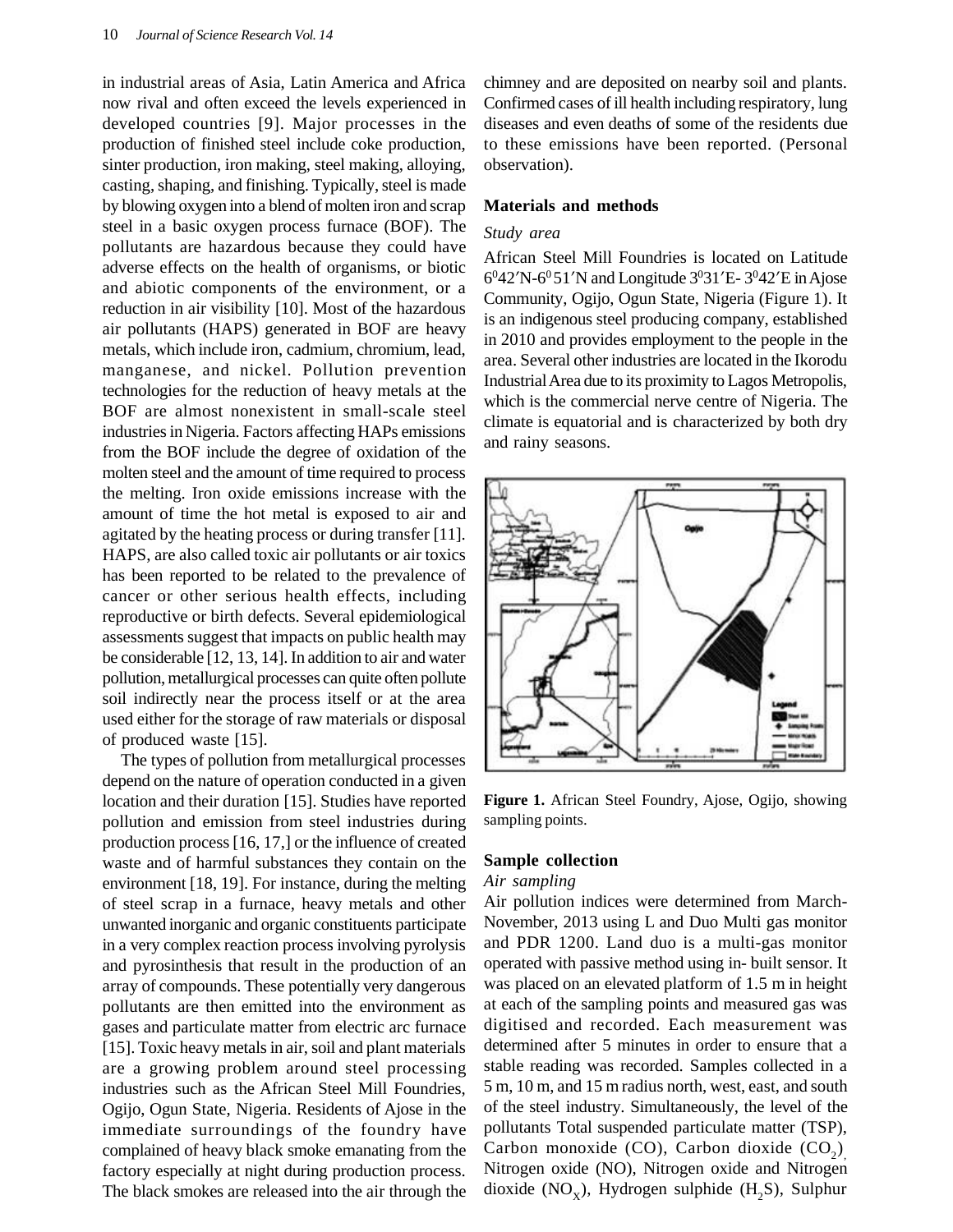dioxide  $(SO_2)$  at each of the sampling sites was determined during peak periods (production time) for two consecutive days.

## *Soil and plant sampling*

Soil and plant (leaves) samples of maize *Zea mays*, pawpaw *Carica papaya* and cassava *Manihot esculenta* were collected from sites in the east, west, north, and south directions of the Africana Steel Foundry (Figure 1) from March-April and October-November 2013. In addition, control soil samples were taken from an unpolluted region located far from steel foundry (Magbon) and other sources of heavy metal emission such as traffic (200 m). In all, thirty samples were taken from the chosen and marked quadrants 50x100 m. Surface soil samples were taken with a stainless steel auger at 0-15 cm depth. Mature plant samples were collected from the same points as the soil samples for analysis. Three replicate analyses were carried out for each sample.

# *Sample preparation*

Soil samples were air-dried for two days under room temperature. Air-dried soil samples were homogenized and sieved using 2 mm mesh and stored in cleansed plastic bottles prior to laboratory analysis. The plant samples were washed with distilled water to remove soil and debris. They were then oven dried at 110°C for 4 hours to remove moisture contents. Dried plant samples were grinded in a mortar to powdered form and then stored in plastic bottles prior to digestion.

# *Digestion of soil and plant samples*

One gram each of soil and plant samples were weighed into different conical flasks. 4 mls of concentrated nitric acid, and 2 mls of perchloric acid were added to samples in a ratio of 2:1 and digested at  $180^{\circ}$ C for 5-7 minutes. Samples were cooled, made up to 50 mls with distilled water in a volumetric flask and analysed for heavy metals (Fe, Cu, Cd, Pb and Ni) using a model 200A Buck Scientific atomic absorption spectrometer (AAS).

# *Transfer factor (TF)*

Transfer factor (TF) is the ratio of the concentration of heavy metal in a plant to the concentration of heavy metal in soil. Transfer factor (TF) was computed for the heavy metals based on the formula:

$$
\mathrm{Ps}\left(\mu gg^{-1}\right) / \mathrm{St}\left(\mu gg^{-1}\right)
$$

where Ps is the plant metal content (Pg) originating from the soil dry weight (g) and St is the total metal contents in the soil [20].

### *Statistical analysis*

Data were analyzed using descriptive, analysis of variance and Pearson's correlation coefficients of heavy metals in soil and plants. A variance analysis (Scheffe's test) was performed to evaluate correlations in plant <=> soil system using SPSS Version 18.0.

# **Results**

#### *Particulate air concentration*

The concentration of total suspended particulate matter at African Steel Mill Foundries in Ajose Community ranged from 123.46  $\mu$ gm<sup>-3</sup> to 353.74  $\mu$ gm<sup>-3</sup> (Table 1), while TSP in the northern direction exceeded USEPA guideline limit for air quality  $(150 \mu g m^3)$  [21].

Total suspended particulate matter (TSP) with other air pollutants may pose threat to the environment. Elevated total suspended particulate in the atmosphere in conjunction with oxides of sulphur and nitrogen may lead to cardiopulmonary effect which may eventually lead to death. Carbon monoxide (CO) concentrations in the sampling locations ranged between 3.20 ppm and 13.33 ppm, which exceeded international guidelines like the European Cooperation guideline limit (10 ppm) [22]. NO<sub>X</sub> emissions around the foundry ranged from 2.02 ppm in the south direction to 8.5 ppm in the northern direction (Table 1). The  $NO<sub>x</sub>$  recorded in the area was in the form of NO and  $NO<sub>2</sub>$ . NO can be oxidized to  $NO<sub>2</sub>$  in the atmosphere , which in turn may give rise to secondary pollutants that are injurious,  $NO<sub>2</sub>$ may also lead to formation of  $HNO<sub>3</sub>$  which may be precipitate out of the atmosphere as acid rain. The value recorded for  $\mathrm{SO}_2$  exceeded the European Cooperation guideline limit (0.01 ppm and [22].

#### *Heavy metals concentrations in soils and plants*

The results of the heavy metal concentrations determined in top layers of soils and plant tissues are presented in Tables 2-3. Table 2 shows the means of heavy metal concentrations in soil sample and standards from some European countries according to European Commission Director General Environment, ECDGE [23]. Iron (Fe) appeared to be the major metal pollutant in the study-area compared to the other metals determined. Concentrations of Iron were generally high compared to the values obtained for other heavy metals. Highest concentration of 322.3 mg/kg of Fe was observed in soils collected in the southern part of the study area. This was followed by the northern part with 292.8 mg/kg. Both cadmium and lead were below detection limits in the soils. Copper levels in the soil ranged from 0.17 to 0.28 mg/kg with a mean of 0.21 mg/kg. The heavy metal levels in the control-soil were within the background level range for farming.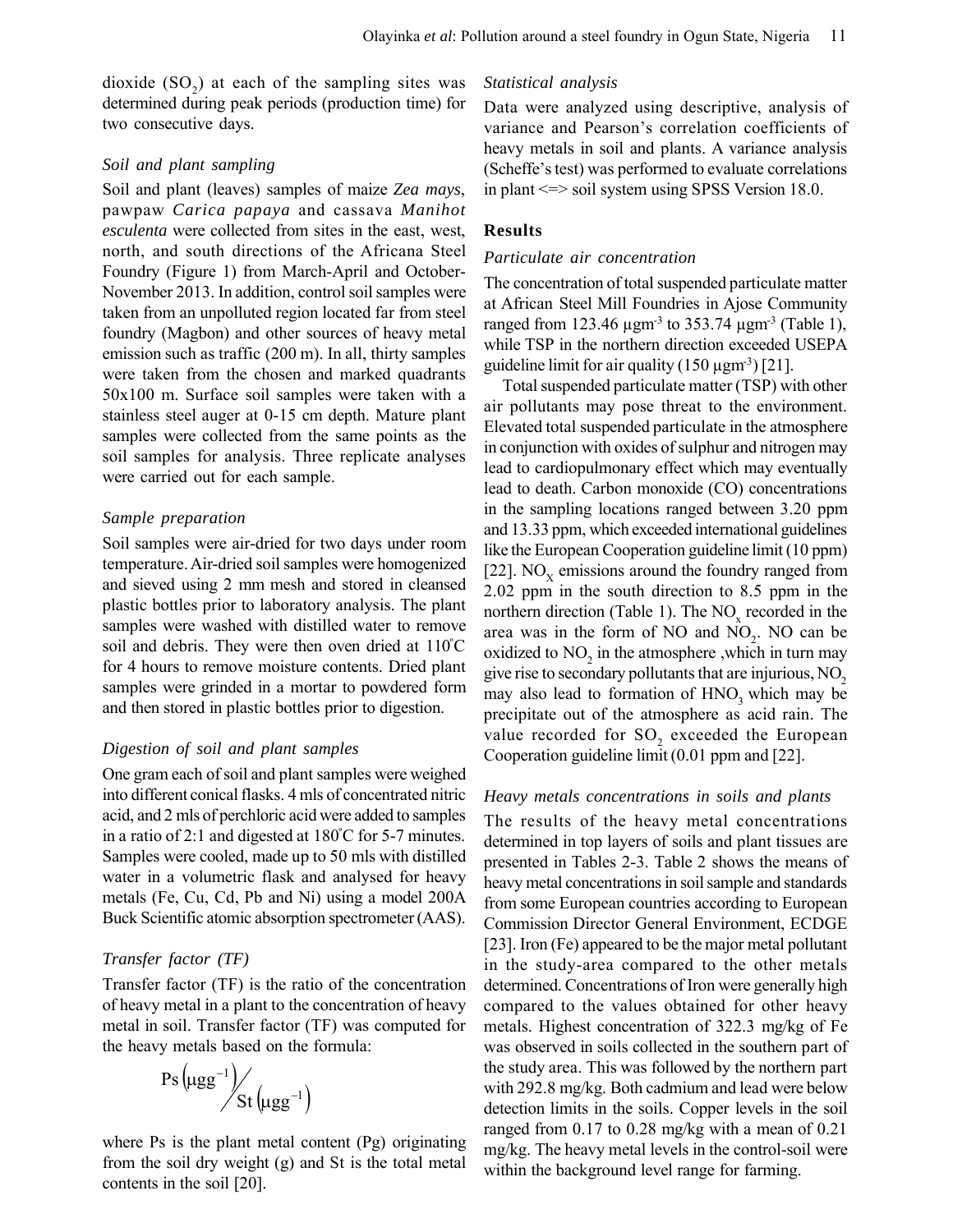| Table 1. Means of air pollutants determined for two days compared with guideline limits. |  |  |  |
|------------------------------------------------------------------------------------------|--|--|--|
|------------------------------------------------------------------------------------------|--|--|--|

| Air<br>pollutants     | Sampling locations |        |        | Mean±SD | FMEnv.<br>Nigeria, | EU, 2006                 | <b>USEPA, 2010</b>         |                                            |
|-----------------------|--------------------|--------|--------|---------|--------------------|--------------------------|----------------------------|--------------------------------------------|
|                       | West               | East   | North  | South   |                    | 1991                     |                            |                                            |
| $TSP(\mu gm^{-3})$    | 140.56             | 123.46 | 353.74 | 125.32  | 185.77±29.2        | $250\mu\text{gm}^3$      | $150 \mu$ gm <sup>-3</sup> | $150 \mu \text{gm}^{-3}$                   |
| CO (ppm)              | 4.23               | 4.17   | 13.33  | 3.20    | $6.23 \pm 2.38$    | $10$ ppm                 | $10$ ppm                   | $10$ ppm                                   |
| CO <sub>2</sub> (ppm) | 4.53               | 4.53   | 4.53   | 3.55    | $4.46\pm0.32$      | $\overline{\phantom{0}}$ | -                          | $0.03 - 0.04\%$ or<br>$300$ ppm- $400$ ppm |
| NO (ppm)              | 1.36               | 2.39   | 5.60   | 1.89    | $2.81 \pm 0.95$    | $0.04 - 0.06$<br>ppm     |                            |                                            |
| $NOx$ (ppm)           | 2.56               | 2.96   | 8.50   | 2.02    | $4.01 \pm 1.51$    | $\overline{\phantom{a}}$ | -                          | $0.053$ ppm                                |
| $H2S$ (ppm)           | 0.96               | 1.16   | 1.93   | 1.19    | $1.31 \pm 0.21$    | $\overline{\phantom{a}}$ | $\overline{\phantom{m}}$   | $10$ ppm                                   |
| SO <sub>2</sub> (ppm) | 1.63               | 1.63   | 3.96   | 3.43    | $2.66 \pm 0.61$    | 0.01                     | 0.01                       | $0.03$ ppm                                 |

Table 2. Means of heavy metal concentrations in soil sample (mgkg<sup>-1</sup> dry matter).

| Heavy<br>Metals            | <b>Sampling Locations</b> |                       |             | $Mean \pm SD$ | Control          | Germany | <b>Netherlands</b> | United<br>Kingdom |     |
|----------------------------|---------------------------|-----------------------|-------------|---------------|------------------|---------|--------------------|-------------------|-----|
|                            |                           | West East North South |             |               |                  |         |                    |                   |     |
| $Fe(mgkg^{-1})$            | 207.29                    | 244.78                | 292.81      | 322.29        | $266.8 \pm 50.9$ | 2.01    | -                  |                   |     |
| $Cu$ (mgkg <sup>-1</sup> ) | 0.17                      | 0.18                  | 0.28        | 0.21          | $0.21 \pm 0.09$  | 0.03    | 40                 | 40                | 3   |
| $Cd$ (mgkg <sup>-1</sup> ) | ${}_{0.01}$               | ${}_{0.01}$           | ${}_{0.01}$ | ${}_{0.01}$   | $0.01 \pm 0.00$  | ND      |                    | 0.5               | 135 |
| $Pb$ (mgkg <sup>-1</sup> ) | ${}< 0.04$                | ${}< 0.04$            | ${}_{0.04}$ | ${}_{0.04}$   | $0.04 \pm 0.00$  | ND      | 70                 | 40                | 300 |
| $Ni$ (mgkg <sup>-1</sup> ) | 0.10                      | 0.11                  | 0.14        | 0.05          | $0.10 \pm 0.03$  | ND      | 50                 | 15                | 75  |

**Table 3.** Means of heavy metals in plant sample (mg/kg dry matter).

| Heavy<br>metals/sampling<br>locations |                                |                                | Samples                      | Control site                  |        |         |       | Safe Limit of Heavy<br>Metals (plants) |                                             |
|---------------------------------------|--------------------------------|--------------------------------|------------------------------|-------------------------------|--------|---------|-------|----------------------------------------|---------------------------------------------|
|                                       |                                | Pawpaw                         | Cassava                      | Maize                         | Pawpaw | Cassava | Maize | <b>WHO</b><br>2001                     | Codex<br>Alimentarius<br>Commission<br>2011 |
| Fe:                                   | West<br>East<br>North<br>South | 42.48<br>11.12<br>9.42<br>6.59 | 6.67<br>8.73<br>9.56<br>6.97 | 24.49<br>9.94<br>9.49<br>6.78 | 0.05   | 0.02    | 0.03  | 425                                    | $\overline{\phantom{0}}$                    |
| $Cu$ :                                | West<br>East<br>North<br>South | 1.30<br>0.15<br>0.31<br>0.20   | 0.19<br>0.14<br>0.31<br>0.21 | 0.76<br>0.15<br>0.30<br>0.21  | 0.03   | 0.01    | 0.02  | 73.0                                   |                                             |
| Cd:                                   | West<br>East<br>North<br>South | 0.00<br>0.00<br>0.00<br>0.00   | 0.00<br>0.00<br>0.00<br>0.00 | 0.00<br>0.00<br>0.00<br>0.00  | ND     | ND      | ND    | 0.20                                   | $0.05 - 0.2$                                |
| Pb:                                   | West<br>East<br>North<br>South | 0.00<br>0.00<br>0.00<br>0.00   | 0.00<br>0.47<br>0.00<br>0.00 | 0.00<br>0.25<br>0.00<br>0.00  | ND     | ND      | ND    | 0.30                                   | $0.1 - 0.3$                                 |
| Ni:                                   | West<br>East<br>North<br>South | 0.12<br>0.03<br>0.13<br>0.02   | 0.06<br>0.03<br>0.13<br>0.11 | 0.09<br>0.03<br>0.14<br>0.08  | ND     | ND      | ND    | 2.00                                   |                                             |

Iron has the highest concentration in the plant material (pawpaw) as recorded in soil samples. However, it was observed that plant samples collected

in the western part of the study-area had the highest concentration of Fe (Table 3).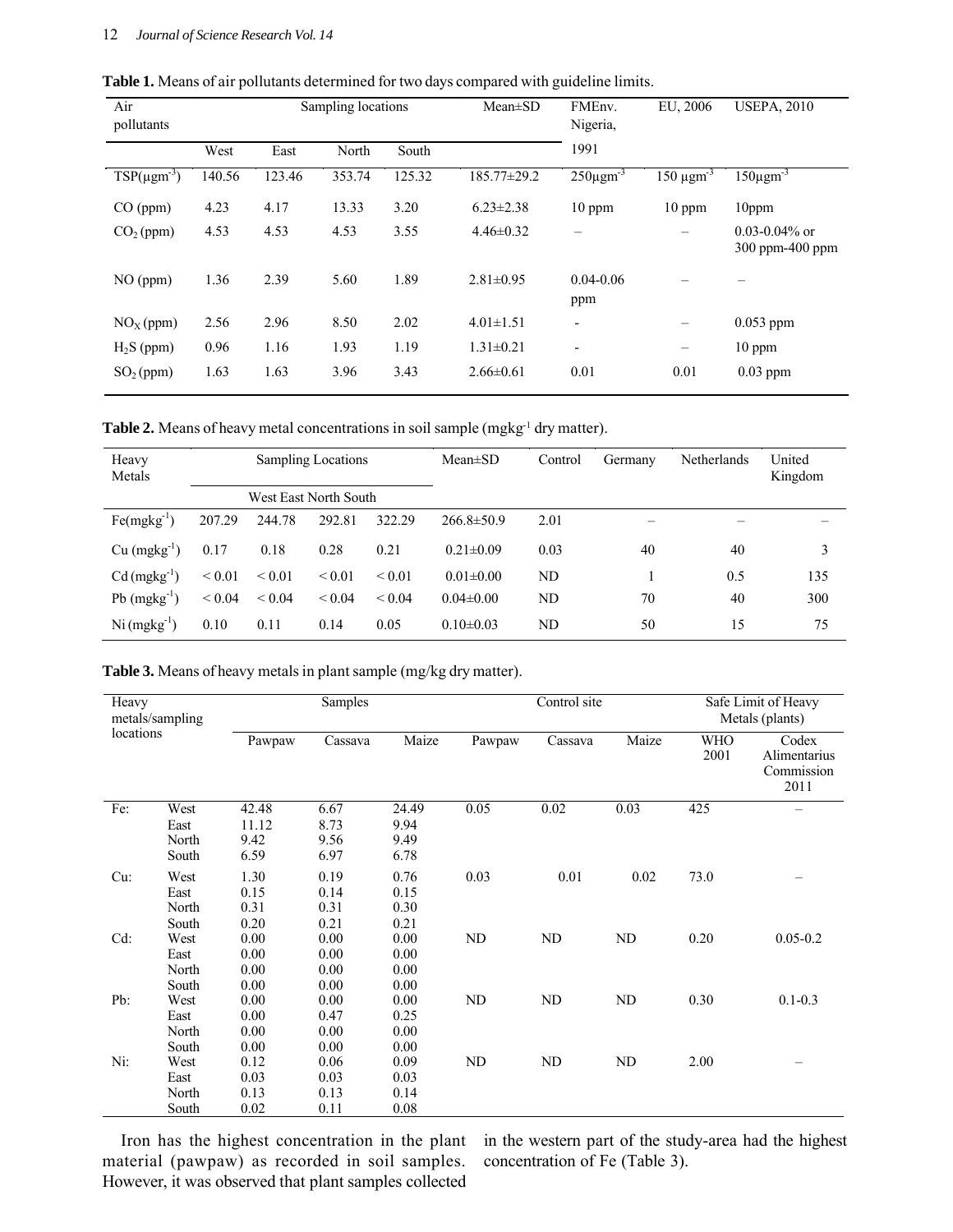# *Transfer factors (TF) from soil to the plants*

Table 4 shows the transfer factor (TF) of heavy metals from the soil to plants, which is the ratio of the concentration of metals in plants to the total concentration in the soil. The TF values for Fe, Ni, Cu, and Zn, for the plants varied greatly between these and locations (Table 4). It was observed that Cu had the highest transfer factors in the west location which was 4.41 mg/kg compared to Fe and Ni whose TF values were 0.11 and 0.92 respectively. Transfer factor for Cd and Pb were very low compared to Cu in all location except in the eastern side where Pb had a TF value of 1.66 compared to 0.04, 0.83 and 0.27 for Fe, Cu and Ni respectively. Soil electrolyte plays an important role in the process of metal transfer [24]. The electrochemical properties of soil reflected through the temperature, pH, and electrolyte concentration, etc. thus influenced the migration transformation ability of toxic metal indirectly [25].

**Table 4.** Transfer factor of heavy metal from soil to plant.

| Location | Fe   | Сu   | Cd          | Pb               | Ni   |
|----------|------|------|-------------|------------------|------|
|          | (mg/ | (mg) | (mg)        | (mg)             | (mg) |
|          | kg)  | kg)  | kg)         | kg)              | kg)  |
| West     | 0.11 | 4.41 | ${}_{0.01}$ | ${}< 0.04$       | 0.90 |
| East     | 0.04 | 0.83 | < 0.01      | 1.66             | 0.27 |
| North    | 0.03 | 1.10 | ${}_{0.01}$ | ${}_{\leq 0.04}$ | 0.92 |
| South    | 0.02 | 1.00 | ${}_{0.01}$ | < 0.04           | 0.14 |

There was a strong positive correlation between Fe and Cu in both the soil and plant materials in the studyarea compared to other heavy metals examined (Table 5). Linear correlation coefficients showed a distinct dependence between content of heavy metals in plants and soils.

**Table 5.** Pearson's correlation between different heavy metals in the soil and plants near African Steel Foundry, Ogijo.

| Soil           |          |          |                |          |    |
|----------------|----------|----------|----------------|----------|----|
|                | Fe       | Cu       | C <sub>d</sub> | Pb       | Ni |
| Fe             | 1        |          |                |          |    |
| Cu             | 0.955    | 1        |                |          |    |
| C <sub>d</sub> | 0.000    | 0.000    | 1              |          |    |
| Pb             | $-0.233$ | $-0.503$ | 0.000          | 1        |    |
| Ni             | $-0.475$ | 0.307    | 0.000          | $-0.445$ | 1  |
| <b>Plant</b>   |          |          |                |          |    |
|                | Fe       | Cu       | Cd             | Pb       | Ni |
| Fe             | 1        |          |                |          |    |
| Cu             | 0.641    | 1        |                |          |    |
| C <sub>d</sub> | 0.000    | 0.000    | 1              |          |    |
| Pb             | $-0.288$ | $-0.403$ | 0.000          | 1        |    |
| Ni             | $-0.342$ | 0.448    | 0.000          | 0.178    | 1  |

# **Discussion**

### *Air pollution*

Mean concentrations of air pollutants including particulate matter were TSP-185.77  $\mu$ gm<sup>3</sup>, CO-6.23 ppm,  $CO_2$ -4.46, NO-2.81 ppm, NO<sub>x</sub>-4.01, H<sub>2</sub>S-1.31 ppm and  $SO_2$ -2.66 ppm. Total suspended particulate matter in the study-area exceeded the USEPA standard limit of 150  $\mu$ gm<sup>-3</sup> [10]. Particulate air pollution is a mixture of particles that vary in number, size, shape, surface area, chemical composition, solubility and origin [26, 27]. The size distribution is typically trimodal, including coarse particles (aerodynamic diameter >2.5 im), fine particles (aerodynamic diameter between 0.1) and  $2.5 \mu m$ ) and ultra-fine particles (UFP, aerodynamic diameter < 0.1  $\mu$ m) [26, 28, 29]. Particulate air pollution is of particular concern with fine particles receiving worldwide attention due to their ability to cause adverse health effects such as asthma and death [30, 31, 32, 33]. They have been found to be consistently and independently related to the most serious effects of air pollution, including daily and longer-term average mortality [9, 34, 35]. It has been observed that the effects of particulate matter on mortality were modified by mean concentrations of nitrogen dioxide [36]. It has been reported that the effects of  $PM_{10}$ were greater in cities while  $PM<sub>2.5</sub>$  comprised a higher proportion of  $PM_{10}$  [37] and attributed maximum concentration of  $PM_{10}$  of 68  $\mu$ gm<sup>-3</sup> has been reported in a study in Dhaka, Bangladesh mostly to the synergistic effects of both anthropogenic and natural sources[38].

 $PM_{2,5}$  is reported to have a stronger risk factor than the coarse part of  $PM_{10}$  (particles in the 2.5-10  $\mu$ m range) and long-term exposure to  $PM_{2.5}$  is associated with an increase in the long-term risk of cardiopulmonary mortality by 6-13% per 10  $\mu$ g/m<sup>3</sup> of PM<sub>2.5</sub> [39,40,]. This calls for reduction of emissions from the foundry in the study-area in order to reduce the probable health impacts that breathing in such pollutants may have on the local residents. Pope reported that in the Utah Valley hospital admissions for severe respiratory diseases decreased significantly during 1986-1987 when the local steel mill was closed [41].

# *Heavy metals concentration*

The average concentrations of heavy metals obtained in the top layer soil and plant tissue in this study are given in Tables 2 and 3. Results of the study indicate that the concentrations of heavy metals decreased with the distance from the steel foundry and are higher than the levels detected in the control-soil. Majority of the metals, especially Fe, had pronounced maximum concentrations in the sites located in the influence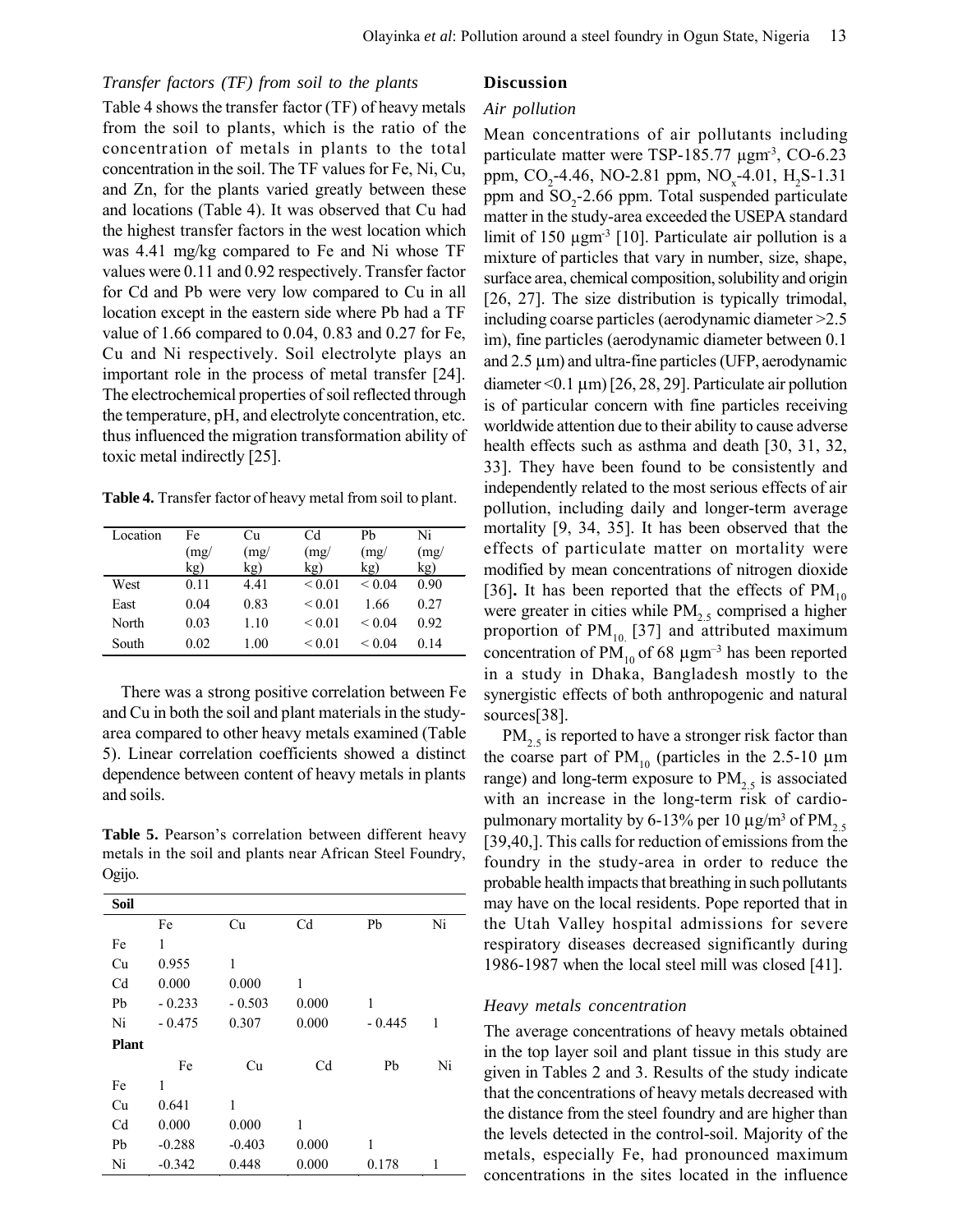zones of steel foundry with ferrous processing activities. Concentration of Fe in the topsoil in the vicinity of the foundry range from 207.3 mg/kg and 322.3 mg/kg with mean value of 266.8 mg/kg. Analysis of metal uptake by plants serving as biosensors permits an evaluation of pollution in the studied area [42]. Fe has the highest concentration in the plant tissue ranging from 6.78 mg/kg to 24.60 mg/kg. It is a fact that high concentrations of heavy metals in soils are reflected by higher concentrations of the metals in plants, and consequently in animal and human bodies [43]. Concentration of Cu found in the soil range from 0.17 mg/kg to 0.28 mg/kg, while Ni ranged from 0.1 mg/kg to 0.14 mg/kg. Cu was found to be higher in the plant tissues suggesting other additional sources of the metal. It must be noted that heavy metal accumulation may occur in tissues gradually [44, 45] and over time could reach toxic concentration levels, much beyond permissible limits [46].

Heavy metal pollution not only affects the production and quality of crops, but also influences the quality of the atmosphere and water bodies, and may have potential adverse effects on animals and humans through the food-chain. Studies have shown that soils contaminated with toxic metals from point sources are potential exposure routes for surrounding population [42, 47]. Heavy metals accumulated in cultivated soils could be transferred to humans through various exposure pathways causing adverse effects on human health [47]. Heavy metals are known as one of the major contaminating agents in food [48, 49] and accumulation of these metals in agricultural soils pose threat to food safety and health due to soil-to-plant transfer of metals [50]. The study reveals that Fe is the most abundant in the soil samples. Fe is ubiquitous in the surroundings of the study-site and this may be associated with the activities of the steel foundry which pose significant environmental risks [51]. Although Fe is an essential nutrient for humans, excess concentration of Fe in food crops may cause hemochromatosis in the body-system, with a concomitant damage. In addition, exposure of Pb may affect the blood, kidneys, and the central nervous system, cardiovascular, and reproductive systems [52]. There are differences in the metal concentrations of the plant materials and the soil in the vicinity of the foundry (Table 3). The observed differences may be attributed to a different pollution level of the examined-places [42]. However, continuous consumption of these metals could lead to accumulation and adverse health implications particularly for Fe, Cu and Ni, which may be due to the leaching and run off from the industry to the farmlands.

### **Conclusion**

The study reveals the presence of all analysed metals in the soils and plants around the foundry. The concentrations of the metals in the soils were in the order of Fe>Cu>Ni> Pb>Cd and also below recommended limits. The metals analyzed in plants were below the recommended limits; however accumulation of these metals overtime may lead to contamination of the agricultural soils which eventually pose threat to organisms that feed on the plants. TSP, NO, and  $SO<sub>2</sub>$  were higher than air quality guideline limits which may result into health risks after long time of exposure. Therefore, there is need for monitoring the total suspended particulate matter in both urban and semi-urban areas with industrial establishments such as Ogijo to assess population exposure and to assist local authorities in establishing protocols for improving environmental quality.

#### **References**

- [1] Mohammed, S.A. 2002. Nigerian steel industry historical development. African Steel Development Association, Abuja Nigeria.
- [2] Ohimain, E.I. and Jenakumo, C.B. 2013. Scrap metal recycling and valorization in Bayelsa State, Nigeria. *The Journal of Material Science*, *119:* 137-147.
- [3] Fakayode, S.O. 2005. Impact assessment of industrial effluent on water quality of the receiving Alaro River, in Ibadan, Nigeria. *AJEAM-RAGEE, 10:* 1-13.
- [4] Doushanov, D.L. 2002. Environmental problems and control of pollution in iron industry. *Journal of Environmental Protection and Ecology.* 3(2). 92-100.
- [5] Liu, L., *et al*., 2013. Exposure to air pollution near a steel plant and effects on cardiovascular physiology: A randomized crossover study. *Int. J. Hyg. Environ. Health* Available at: http://dx.doi.org/10.1016/ j.ijheh.2013.06.007 [Accessed 20 October 2014].
- [6] Cojocaru, V., Pantelica, A., Pincovschi, E. and Georgescu, I.I. 2006. EDXRF *versus* INAA in Pollution Control of Soil, *J. Radioanal. Nucl. Chemistry*, *268*  $(1)$ , 71-76.
- [7] Pantelica, A. Cercasov, V., Steinnes, E., Bode, P. and Wolterbeek, B. 2008. *Investigation by INAA, XRF, ICPMS and PIXE of Air Pollution Levels at Galati (Siderurgical Site),* In: Book of abstracts, 4th Nat. Conf. of Applied Physics (NCAP4), Galati, Romania, September A. Ene (Ed.). Galati University Press, Galati, Romania.
- [8] USEPA (US Environmental Protection Agency) 2010. Health Effects of Air Pollution. Washington DC. USAEPA. Available at: http://www.epa\_gov/oar/ caa.Healthslides.pdf [Accessed 20 October 2014]
- [9] Health Effects Institute 2001. *Airborne particles and health: HEI epidemiologic evidence.* HEI perspectives. Health Effects Institute, Cambridge, MA.
- [10] Daly, A. and P. Zannetti. 2007. *An Introduction to Air Pollution-Definitions, Classifications, and History.*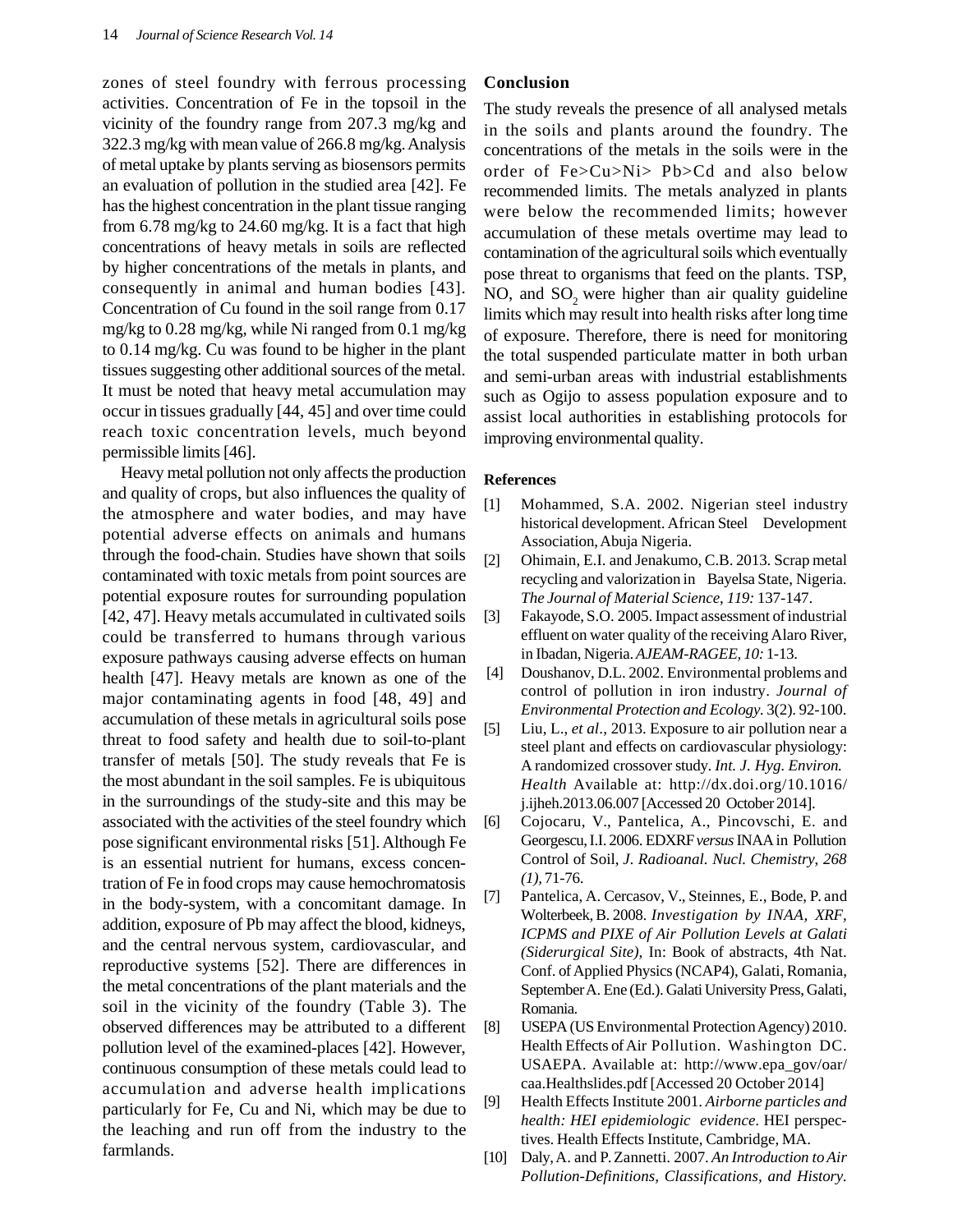Chapter 1 *of Ambient Air Pollution* (P. Zannetti, D. Al-Ajmi, and S. Al-Rashied, Editors). Published by The Arab School for Science and Technology (ASST) (http://www.arabschool.org.sy) and The EnviroComp Institute (http://www.envirocomp.org/).

- [11] Jarup, L. 2003. Hazards of heavy metal contamination. *Br Med Bull*, *68*, 167-82.
- [12] KÜnzli, N., Kaiser, R., Medina, S. *et al.* 2000. Publichealth impact of outdoor and traffic-related air pollution: A European Assessment. *The Lancet, 356:* 795-801.
- [13] Cifuentes, L, Borja-Aburto, V.H., Gouveia, N., Thurston, G. and Davis, D.L. 2001. Assessing the health benefits of urban air pollution reductions associated with climate change mitigation (2000-2020): Santiago, Sáo Paulo, Mexico City, and New York City. *Environmental Health Perspectives*, *109:* S419-425.
- [14] Zou, B., Wilson, J. G., Zhan, F. B. and Zeng, Y. 2009. Air pollution exposure assessment methods utilized in epidemiological studies. *J. Environ. Monit.* 11, 475- 490. http://www.epa.gov/ttn/atw/pollsour.html
- [15] Sofiliæ, T, Bertiæ, B., Šimuniæ-Mežnariæ, V. and Brnardià, I. 2013. Soil Pollution as a Result of Temporary Steel Scrap Storage at the Melt Shop. Vol. 5, Issue 1 *Ecologia Balkanica* http://eb.bio.uniplovdiv.bg Online First – Article<sup>1</sup> eb.13101.
- [16] Schillin, R., Curchod, F., Mondeshka, M., Daskatova, A., and Keller, A. 2007. Heavymetal contamination along a soil transect in the vicinity of the iron smelter of Kremikovtzi (Bulgaria) *Geoderma 140(1-2),* 52-61.
- [17] Sikalidis, C., Mitrakas, M. and Tsitouridou. R. 2010. Immobilization of electric arc furnace dust toxic elements within the matrix of concrete-based products. *Global NEST Journal*, *12(4):*368-373.
- [18] Chilingirova, R. A., Staykova, J. N., Velcheva, I. G. and Naydenova, V. M. 2011. Heavy metals content in soil near non-ferous metals production facility and domestic wastes landfill in the area of Kardzhali Town. *Ecologia Balkanica*, *3(1):*19-24.
- [19] Rodella, A. A. and Chiou, D. G. 2009. Copper, Zinc, and Manganese Mobilization in a Soil Contaminated by a Metallurgy Waste used as Micronutrient Source. In *Soil Science and Plant Analysis, 40(9-10):*1634- 1644.
- [20] Harrison, R. M. and Chirgawi, M. B. 1989. The assessment of air and soil as contributors of some trace metals to vegetable plants I. Use of a filtered air growth cabinet. *Sci. Total Environ*. *83:*13-34.
- [21] USEPA (US Environmental Protection Agency). 2008. National Ambient Air Quality Standards (NAAQS). http://www.epa-gov/oar/criteria.html accessed 12/02/ 12
- [22] EC. 2006. Commmission of the European Communities, Commission Regulation (EC). No.1881/2006. Regulation of setting maximum levels for certain foodstuffs. Official *J. European Union* L 364-5/L364-24.
- [23] European Commission Director General Environment, ECDGE. 2010. Heavy Metals and Organic Compounds from Wastes Used as Organic Fertilizers. Final Rep., July. WPA Consulting Engineers Inc. Ref. Nr. TEND/

AML/2001/07/20, pp. 73-74. http://ec.europa.eu/ environment/waste/compost/pdf/hm\_finalreport.pdf.

- [24] Jolly, Y. N., Islam, A. and Akbar, S. 2013. Transfer of metals from soil to vegetables and possible health risk assessment. *SpringerPlus 2:* 385.
- [25] Zhuang, P., McBride, M.B., Xia, H., Li, N. and Li, Z. 2009. Health risk from heavy metals via consumption of food crops in the vicinity of Dabaoshan Mine, South China. *Sci. Total Environ., 407:* 1551-1561
- [26] Pope III, C.A. and Dockery, D.W. 2006. Health effects of fine particulate air pollution: Lines that connect. *J. Air Waste Manage. Assoc. 56:* 709-742.
- [27] Peters, J., Theunis, J., Van Poppel, M. and Berghmans, P. 2013. Monitoring PM10 and ultrafine particles in urban environments using mobile measurements. *Aerosol and Air Quality Research, 13:* 509-522.
- [28] Sacks, J.D., Stanek, L.W., Luben, T.J., Johns, D.O., Buckley, B.J., Brown, J.S. *et al*. 2011. Particulate matterinduced health effects: Who is susceptible? *Environ. Health Perspect. 119*: 446-54.
- [29] WHO. 2013. Health effects of particulate matter: Policy implications for countries in Eastern Europe, Caucasus and Central Asia.
- [30] Dockery, D.W. and Pope III, C.A. 1994. Acute respiratory effects of particulate air pollution. *Auun. Rev. Publ. Health., 15:* 107-132.
- [31] Brunekreef, B. and Holgate, S. T. 2002. Air pollution and health. *Lancet*, *360,* 1233-1242.
- [32] Afroz, R., Hassan, M. N. and Ibrahim, N. A. 2003. Review of air pollution and health impacts in Malaysia. *Environ. Res. 92:* 71-77.
- [33] Kappos, A. D., Bruckmann, P., Eikman, T., Englert, N., Heinrich, U., Håppe, P., Koch,E., Krause, G. H. M., Kreyling, W. G. and Rauchfuss, K. 2004. Health effects of particles in ambient air. *Int. J. Hyg. Environ. Health 4:*399-407.
- [34] U.S. Environmental Protection Agency. 2002. *Third external review draft of air quality criteria for particulate matter, April*. (EPA/600/p-99/002aC.) Office of Research and Development, Washington, DC.
- [35] WHO. 2003. *Health aspects of air pollution with particulate matter, ozone and nitrogen dioxide.* WHO Regional Office for Europe, Copenhagen. Available at http://www.euro.who.int/document/e79097.pdf
- [36] Katsouyanni, K., Touloumi, G., Samoli, E. *et al.* 2001. Confounding and effect modification in the short-term effects of ambient particles on total mortality: Results from 29 European cities within the APHEA2 project. *Epidemiology*, *12:* 521-531.
- [37] Levy, J. I., Hammitt, J. K. and Spengler, J. D. 2000. Estimating the mortality impacts of particulate matter: what can be learned from between-study variability? *Environmental Health Perspectives*, *108:* 109-117.
- [38] Al Mahmud, T., Siddique, M. N. A., Salam, A. and Shafiqul Alam, A. M. 2008. Temporal variation of atmospheric aerosol particulate matters and heavy metal concentrations in Dhaka, Bangladesh. *Pakistan Journal Analytical Environment Chemistry 9(1):* 26-31.
- [39] Pope III, C. A. *et al*. 2002. Lung cancer, cardiopulmonary mortality, and long-term exposure to fine